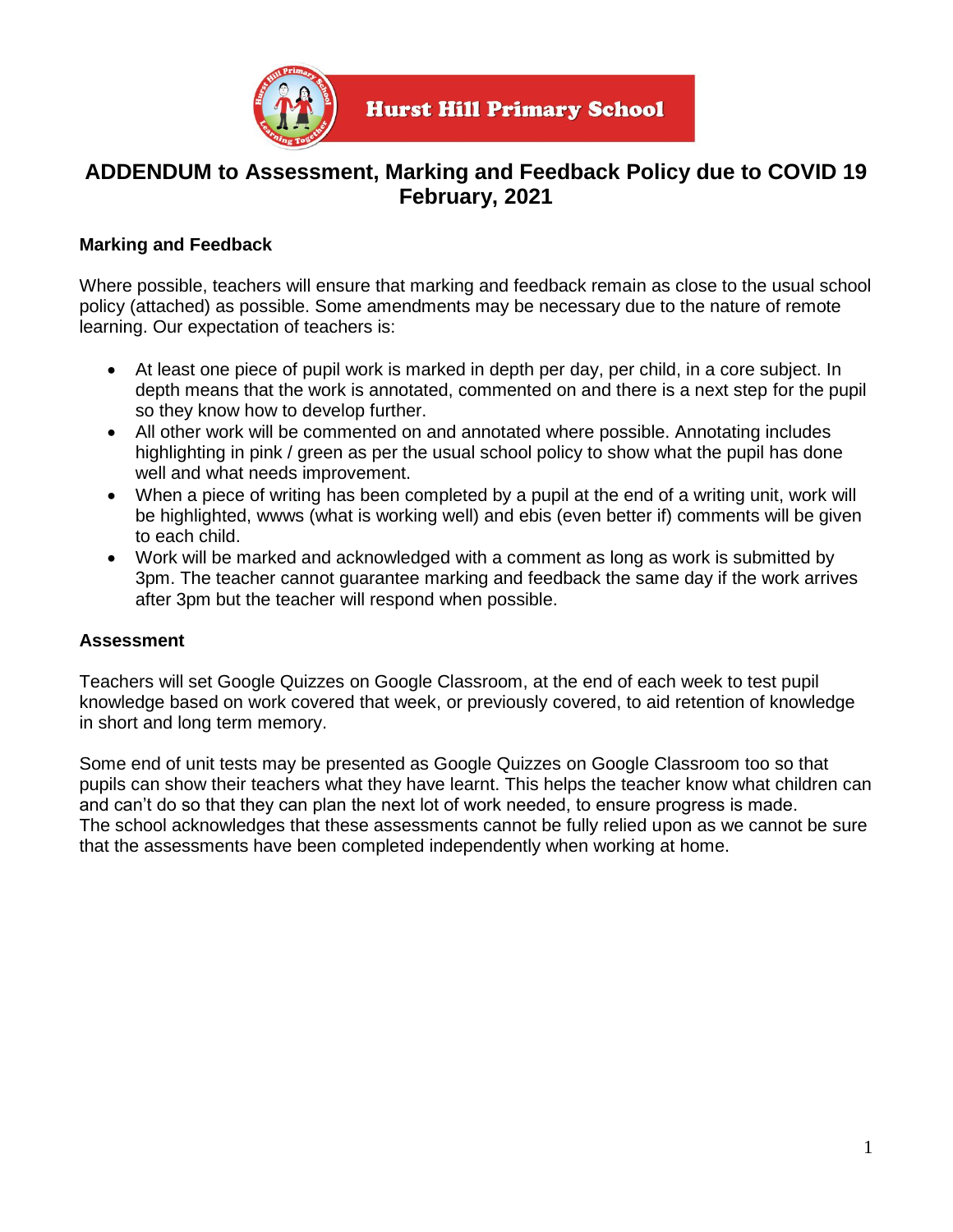

# **Assessment, Marking and Feedback Policy**

| <b>Date</b> | <b>Review Date</b> | <b>Coordinator</b>  |
|-------------|--------------------|---------------------|
| Sept 21     | Sept 22            | <b>Head Teacher</b> |

We believe that all work recorded in books or in tests, must be marked or acknowledged as soon as possible after it is completed as this shows how much value we place on children's achievements.

We believe marking and feedback is an essential part of the assessment process. We aim to provide constructive feedback to every child which focuses on success and areas for improvement and is matched against learning objectives. We would like all children to become reflective learners in order for them to improve their performance.

At Hurst Hill we believe that effective marking provides information to improve teaching and learning. We give our children regular feedback on their learning so that they understand what it is that they need to do to improve and make progress. We believe that marking should be purposeful, positive, manageable, clear and consistent.

We feel it is essential to have in place a marking code that is relevant to the phase, is consistently used throughout the school and is clearly understood by the children.

## **Aims**

Formative and summative assessment provides information to the teacher that helps them support the child to make good progress and attainment.

Marking is an integral part of the daily assessment process and should:

- Provide feedback to the pupil on their success and the next steps they have to take to improve their performance
- Indicate where the pupil is having difficulty and to prompt discussion between the teacher and pupil
- Indicate where a dialogue has taken place with the child and verbal feedback given (this is especially important with younger children)
- Inform pupils, teachers, parents and others (e.g. during moderation or monitoring of standards)
- Challenge the pupil to make further progress
- Aid future planning

## Effective marking should:

- Relate directly to the learning objective of the lesson and the expected outcomes
- Provide evidence of achievement and, where possible, lead pupils to feel a sense of satisfaction and achievement
- Be immediate a significant time gap between completion of the work and marking it makes the feedback of little interest to the children and of little relevance to their learning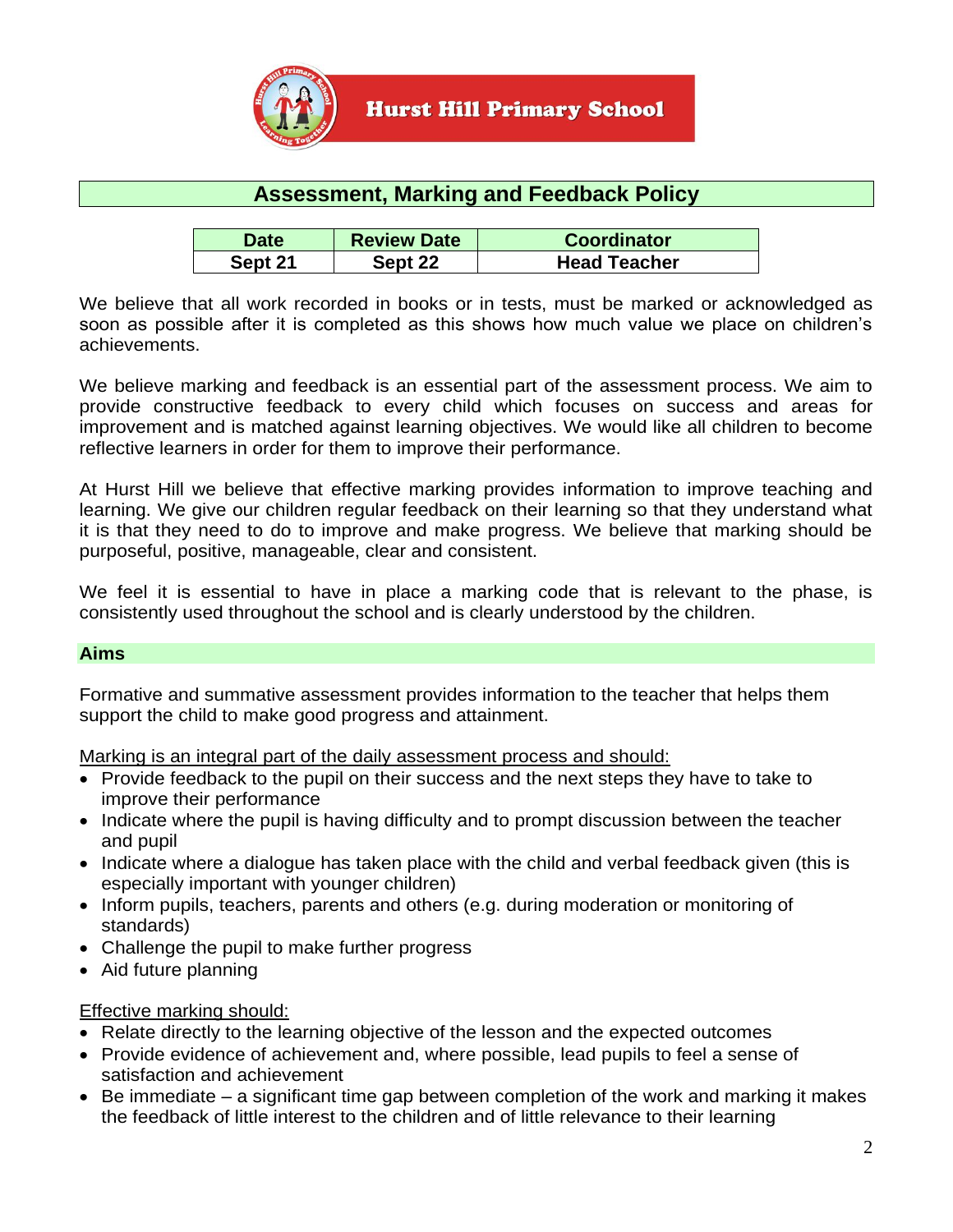

**Hurst Hill Primary School** 

- Make explicit to the child the next step in their learning
- Be taken note of by the child in a meaningful way
- Empower the child to feel in control of their own learning
- Engage the child in a dialogue between themselves and the teacher
- Motivate the child by celebrating success
- Encourage pupils to use self and peer assessment

## Testing should:

- Be purposeful
- Show a teacher what each child is able to do independently
- Give teacher's useful information about a child's knowledge and skills that can help the teacher plan subsequent lessons for the child to make further progress

#### **Responsibility for the Policy and Procedure Role of the Governing Body**

The Governing Body has:

- **delegated powers and responsibilities to the Headteacher to ensure all school personnel and** stakeholders are aware of and comply with this policy;
- to monitor and evaluate the school's performance based on summative assessments;
- **E** responsibility for ensuring that the school complies with all equalities legislation;
- ensured that appropriate action will be taken to deal with all prejudice related incidents or incidents which are a breach of this policy;
- responsibility for ensuring funding is in place to support this policy;
- **Example 1** responsibility for ensuring this policy and all policies are maintained and updated regularly;
- **Exercise in the interponal responsibility for ensuring all policies are made available to parents;**
- responsibility for the effective implementation, monitoring and evaluation of this policy

# **Role of the Headteacher and the Senior Leadership Team**

The Headteacher and the Senior Leadership Team will:

- ensure that assessment, marking and feedback is purposeful and manageable for teachers;
- monitor to ensure that marking and feedback relates to learning objectives, informs future planning and individual target setting;
- ensure consistency in marking throughout the school;
- **•** provide supportive quidance for parents;
- analyse and take action regarding patterns in QLA data
- **•** provide leadership and vision in respect of equality;
- provide guidance, support and training to all staff;
- monitor and evaluate this policy
- **EXTED FIGHT TERGO FIGHT FIGHT And THT IN THT IN THT IN THT IN THT IN THT IN THT IN THT IN THT IN THT IN THT IN THT IN THT IN THT IN THT IN THT IN THT IN THT IN THT IN THT IN THT IN THT IN THT IN THT IN THT IN THT IN THT I** exercises;

## **Role of Teachers and Support Staff**

Teachers and support staff must ensure:

**E** As part of planning effective lessons, the teacher must decide on clear learning objectives, which are not only related to the curriculum, but also the prior attainment and experience of the children. The pupils should have a clear idea of how to judge their own success at the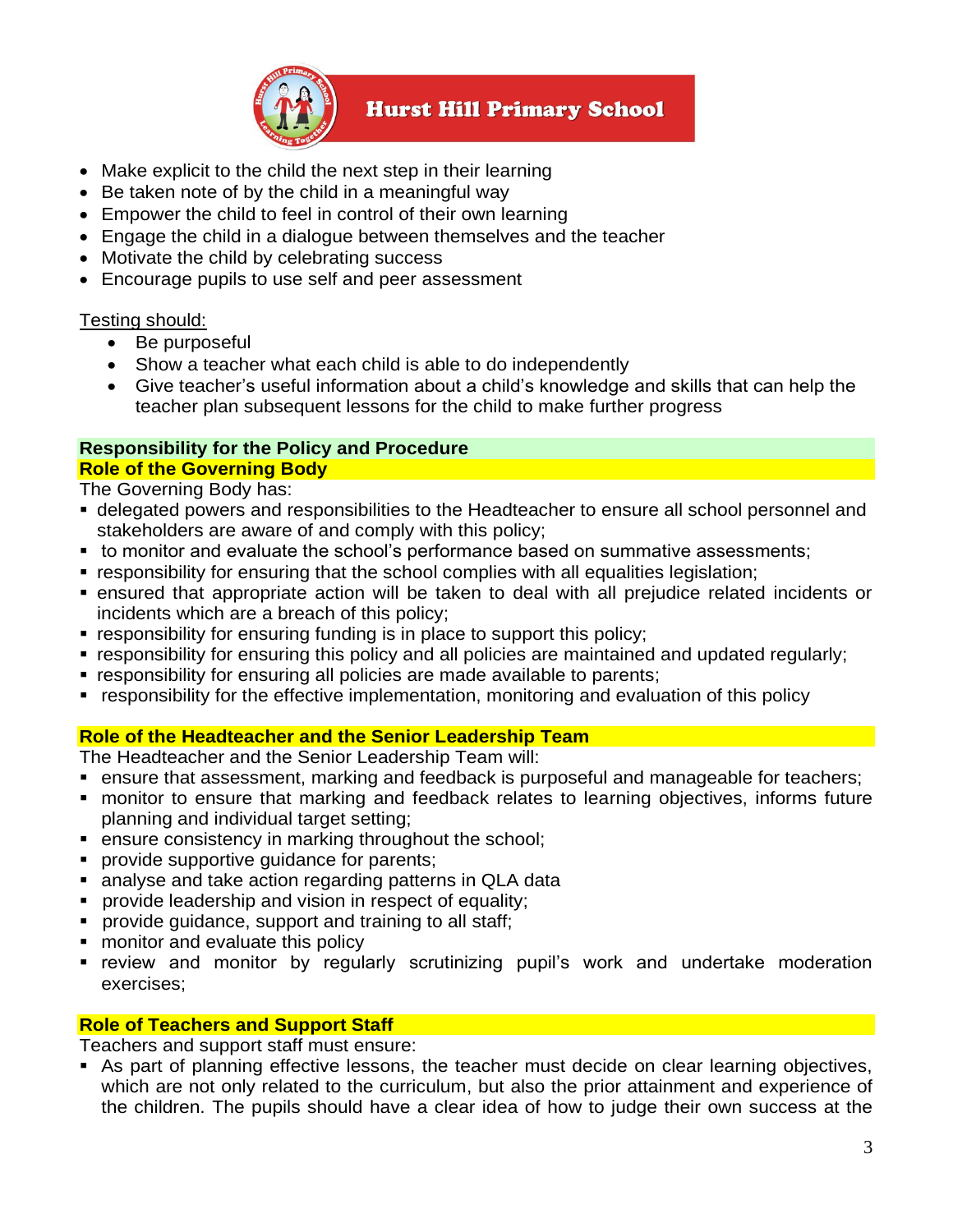

# **Hurst Hill Primary School**

end of the lesson. Therefore, at the start of every lesson there should be an effective use of success criteria (layered) which should be revisited during the session to establish pupil's progress. The learning objective(s) for the lesson may be written at the start of the work by the child (or pre-typed by the teacher for the younger children) in the form of a 'Can I ….?' Question.

- Marking should be directly linked to the learning objective, success criteria and child's target where appropriate. Feedback can be given via written comments, marking abbreviations from the marking key.(Appx 1)
- Pupils who were .3, .4 or .5 by the end of the previous year group, and therefore, behind in their learning by up to a term and a half, will be set a weekly target, linked to a QLA or writing grid. The teacher will then mark daily to their target to accelerate progress. A target achieved stamp can be used to show when achieved, if the teacher wishes.
- All children's work needs to be marked. It is expected that teachers will target some children for more in-depth marking when required. This maybe a table group or target group if appropriate or pupils who need further assistance in order to make progress.
- Pupils must self-assess daily against success criteria.
- **.** It is appropriate for classroom support staff or administrative staff to undertake low-level marking and input data into the teacher's record-keeping system under the direction of the teacher such as tick lists / QLAs. Low-level marking is that which has a right or wrong answer, such as spellings or maths calculations where the correct response is straightforward and a mark sheet can be provided.
- Teacher annotations of work should be consistent to avoid confusion when children progress through the school, using the agreed set of annotations for marking. These should be written in the contrasting colour of green.
- Work should be marked with pink to highlight any errors or next steps and green for success.
- Next step stamps should be used and initialed by the teacher when they have completed the task.
- All objectives that are achieved should be highlighted in green to indicate success.
- Correction of spellings should be appropriate to the spelling ability of the child, spelling rules or letter strings currently being taught, or technical vocabulary which has been made explicit during the lesson. Pupils should write these out 3 times at the bottom of the piece of work.
- Correction of errors in punctuation should be restricted to one or two (or to a single paragraph or section where there is a significant issue), related to the ability of the child and to individual writing targets.
- **Maths work should be marked with a tick or dot. If there are a significant number of** calculations incorrect, do not mark each one with a dot as this may be demotivating. Instead a comment should be written to acknowledge the child's difficulty in this area and should be addressed in the next lesson with the child individually.
- **Exit tickets can be used to check progress at the end of the lesson, mid-point through a unit** of work or at the end of a unit.
- Comments should be neat and legible and written in appropriate language to enable the child to understand and respond to what is required. They should be positive and constructive and indicate what the next step is for the child. Where a negative comment has been necessary, teaching staff need to follow the issue up so that the same comments are not seen in the books repeatedly.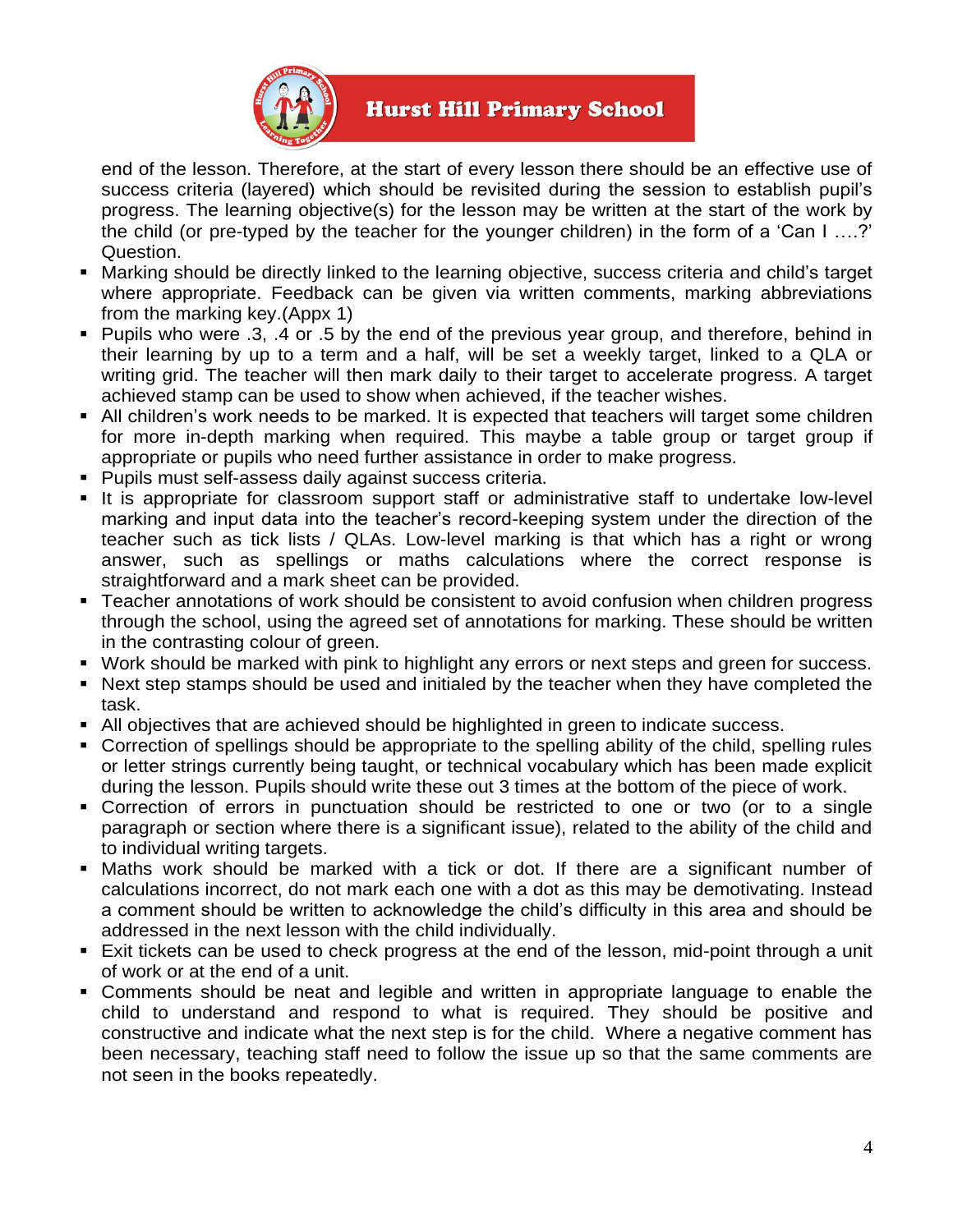

# **Hurst Hill Primary School**

- Children should be given time during the next lesson or during registration time, to take note of corrections, read written feedback and carry out any next steps set by the teacher. A next step should be set when appropriate. See Appx 2
- The teacher should make children aware of whole school guidelines for the presentation of work and reinforce them consistently.
- QLAs are completed after each test to identify individual and group areas of strength and development.
- Set termly targets for reading, writing and maths.

## **Role of Pupils**

Pupils must:

- Read and take careful note of annotations and comments written on their work. If there is any doubt or confusion about what the next step is for their learning, they should seek clarification from the teacher
- understand that assessment, marking and feedback highlights their strengths and areas for development;
- understand the marking code which should be displayed in the classroom;
- strive to make progress towards targets indicated in their work
- **Exercise set and set of the strive in secordance with guidelines set and ensure that they have the** necessary tools available in school to do so
- be aware of / complete the next steps for improvement or targets;
- be encouraged to respond to feedback;
- celebrate their achievements and share their work with others
- self-assess against success criteria
- complete any exit tickets

# **Role of Parents**

Parents must:

- must be aware of the school's assessment, marking and feedback policy;
- realise that assessment, marking and feedback highlights a child's strengths and areas for development;
- play an active role in helping their child to achieve targets indicated.
- encourage their child to present their work in line with school expectations
- use the marking as seen in their child's books as basis for discussion on their child's progress

# **Marking Code**

See attached Appx 1 The marking code must be:

- agreed by all staff;
- on display in the classroom;
- understood by all pupils;
- consistently used by all staff;
- manageable

## **Training**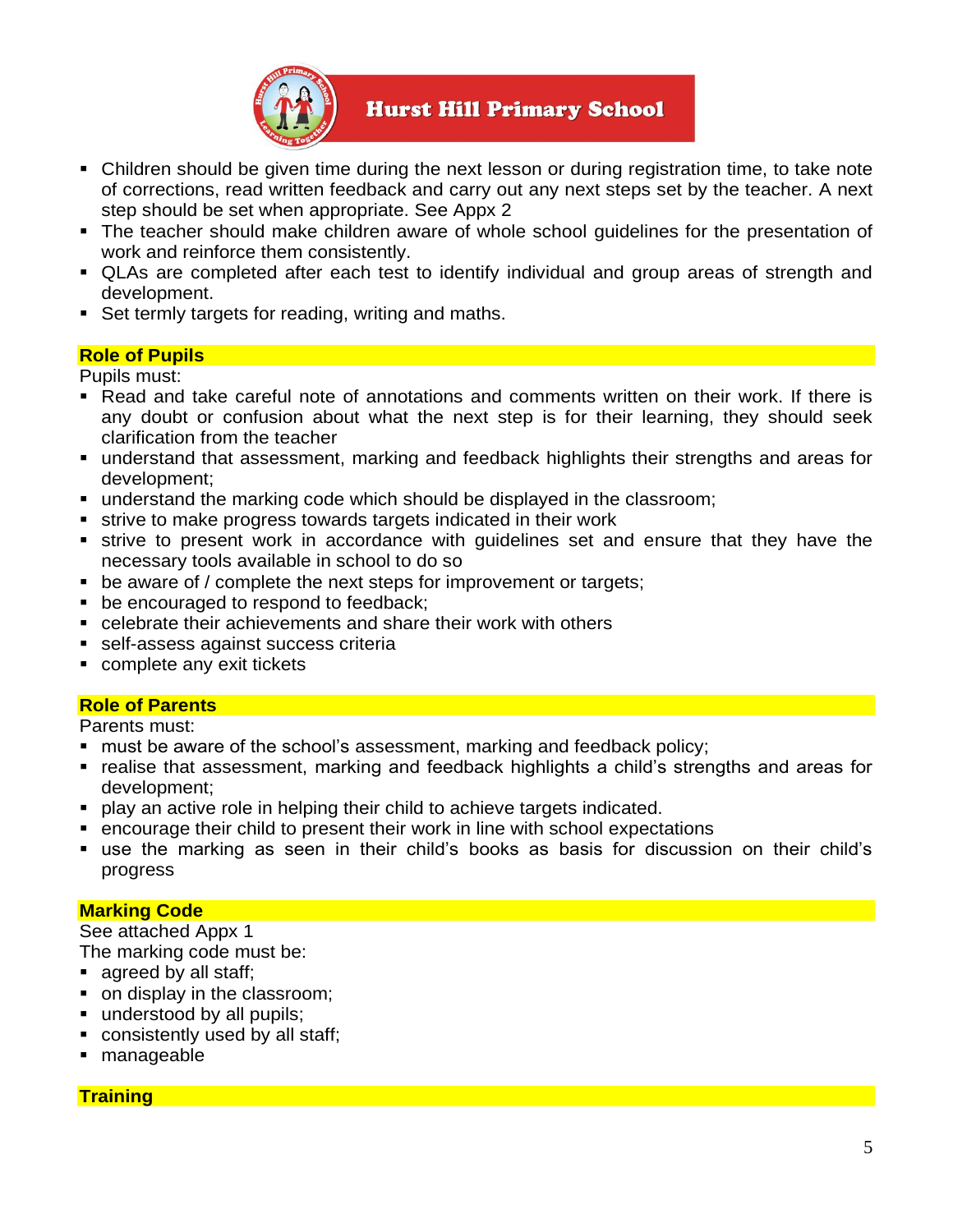

We ensure all school personnel have equal chances of training, career development and promotion.

Periodic training will be organised for all school personnel so that they are kept up to date with new information and guide lines concerning equal opportunities.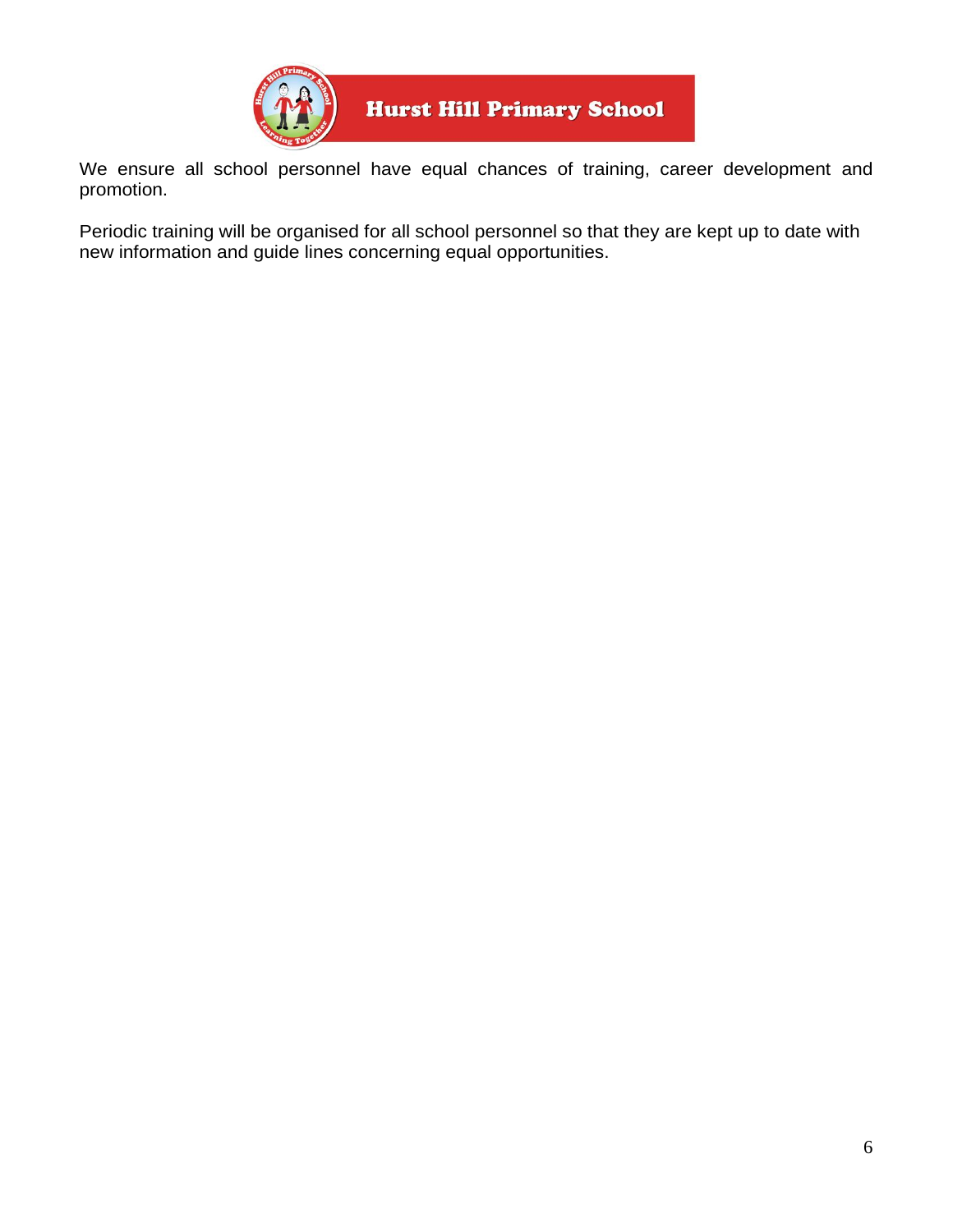

# Appx 1 Marking Key

| Your next step:                   | Next Step             |  |
|-----------------------------------|-----------------------|--|
| C                                 | <b>Capital Letter</b> |  |
| р                                 | Punctuation           |  |
|                                   | Grammar               |  |
| $\frac{g}{f}$                     | <b>Finger Space</b>   |  |
| Sp                                | Spelling              |  |
| $\overline{\mathsf{S}}$           | Supported             |  |
| G                                 | Guided                |  |
|                                   | <b>Discussion</b>     |  |
| Λ                                 | Missing letter or     |  |
|                                   | word                  |  |
| $\overline{\mu}$                  | New paragraph         |  |
| Pink highlight for                | Correct answer        |  |
| think                             |                       |  |
|                                   | Incorrect answer      |  |
| ΗP                                | <b>House Point</b>    |  |
| <b>Green</b> highlight for got it |                       |  |